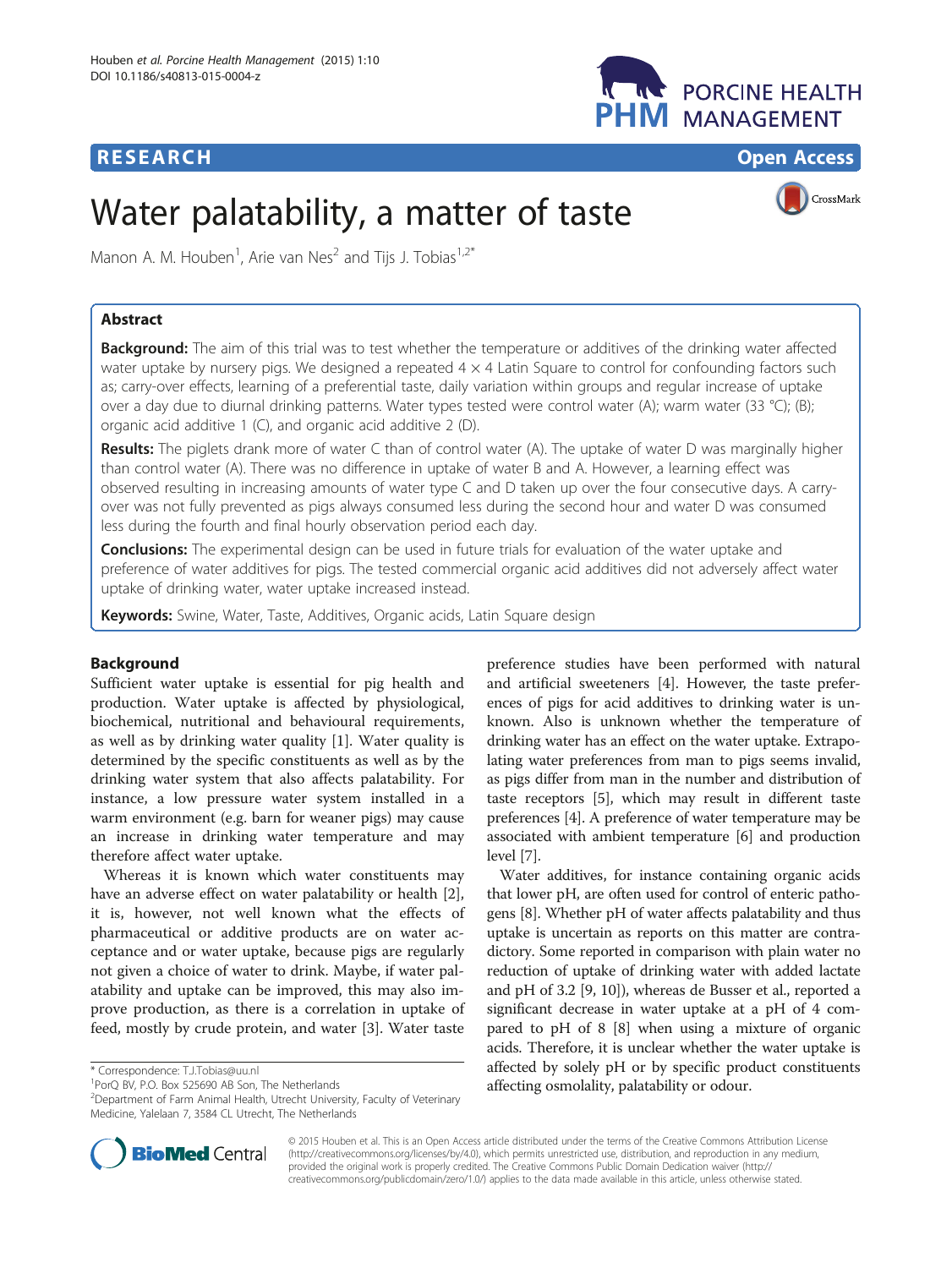<span id="page-1-0"></span>A classical preferential taste experiment usually comprehends observations on individual pig's choices, and may be difficult to extrapolate to field situations. Alternatively, water uptake as a parameter for water preference is much more feasible to study under field conditions. If we keep in mind that many possible confounders can interact with water uptake as well: body weight [[11\]](#page-6-0), disease, feed constituents (mainly protein  $[12, 13]$  $[12, 13]$ , sodium and potassium  $[10, 14, 15]$  $[10, 14, 15]$  $[10, 14, 15]$  $[10, 14, 15]$  $[10, 14, 15]$  $[10, 14, 15]$  and ventilation (e.g. due to evaporation by respiration [[11](#page-6-0)]), ambient [\[6](#page-6-0), [11\]](#page-6-0) and water temperature [\[6\]](#page-6-0). The method of distributing drinking water can affect water disappearance as well, by type [[16](#page-6-0)], the number of nipple drinkers per number of pigs [[17\]](#page-6-0) and, likely due to neophobia, also the shape and colour of the drinker [\[18\]](#page-6-0). Next, the uptake of water follows a diurnal pattern [[17](#page-6-0)–[19](#page-6-0)] with increasing water uptake in the evening. Finally, pigs may express behaviour to consume additional water beyond the physiological needs [\[20](#page-6-0)].

The objective of this study was (i) to design an experimental setup that may detect a difference in water uptake under farm conditions while accounting for known confounders and (ii) to evaluate the preference of weaned pigs for water with two different water temperatures and water with two commercially available water additives. To study the uptake of four types of water (A: control water; tap water of 10 °C, B: warmed tap water (approximately 33 ° C), C: tap water with 0.1 % concentrate of commercial organic acid product nr. I, D: tap water with 0.1 % concentrate of commercial organic acid and etheric oils product nr. II. a Latin Square experimental design was used and water uptake was measured while controlling for the aforementioned confounding factors.

## Results

#### Water temperature and pH

Water pH varied slightly per observation (Table 1), especially pH of water types A and B due to low buffering capacity of the water. With respect to water temperature, it either increased (water types A, C and D) or decreased (type B) during the hour due to the ambient temperature (of 23 °C) in the pig barn (Table 1).

#### Water uptake

The average water uptake per pig per hour was 0.21 kg/pig/h (inter quartile range 0.16–0.26) (See Additional file [1](#page-6-0)). Excessive spillage or play behaviour with water in the drinkers was not observed. Analysis of Variance showed no significant difference in water uptake between pens (Table [2](#page-2-0)), or between pig sex (not shown). Significant effects of day, time of day and water type on the water uptake were observed using ANOVA and all were retained in the multivariate regression model (Table [3](#page-2-0)).

Day: on the fourth day significantly more water was consumed than on day 1, 2 or 3 (Fig. [1](#page-3-0) and Table [3](#page-2-0)). Time of day: during the first hour of each day significantly more water was consumed compared to the second and third hour, but not compared to the last hour of the day (Fig. [2](#page-4-0) and Table [3](#page-2-0)). Water type: water uptake of water C ( $P < 0.001$ ) and D ( $P < 0.05$ ) were significantly higher than uptake of control water (Figs. [1](#page-3-0) and [2](#page-4-0) and Table [3](#page-2-0)). If correction for multiple comparisons is applied, the P-value for uptake of water type D may be multiplied with three and thus  $P = 0.07$ . Consumption of warm water (B) was not different from control water.

The uptake of the different water types seemed to be affected by day and time of day. Water uptake of water A and B was more or less equal on each day, whereas water uptake of water C and D increased each day (Fig. [2\)](#page-4-0). Over the day, water uptake differed between water types as well (Table [3\)](#page-2-0). Consumption of water C was on a relative high level all times, irrespective of time of day. However, other water types showed to result in lower uptake in the second hour compared to the first hour. Stated differently, water uptake was higher for each water type in the first hour than in the other hours, except for water C. Water D always resulted in higher uptake than water A, except in the fourth hour (Fig. [2](#page-4-0) and Table [3\)](#page-2-0).

Whereas pen did not significantly affect water uptake, it seemed that water B was consumed slightly better in pen 3 and 4 than in pen 1 and 2 (results not shown). The uptake of water C and D was higher in each pen, but the uptake of water D seemed to be slightly lower than that of water C.

Table 1 pH en temperature of water types

| Water<br>type | рH<br>average | рH<br>range | Temperature start<br>average | Temperature start<br>range | Temperature after 1 h<br>average | Temperature after 1 h<br>range |
|---------------|---------------|-------------|------------------------------|----------------------------|----------------------------------|--------------------------------|
| A             | 7.3           | 7.0:7.8     | 10.7                         | 9.0; 15.0                  | 16.2                             | 15.4; 17.0                     |
| <sup>B</sup>  | 7.2           | 6.7:7.8     | 33.4                         | 31.9:35.7                  | 26.2                             | 24.0; 28.5                     |
| $\mathcal{C}$ | 3.7           | 3.5:3.8     | 10.4                         | 9.0:14.4                   | 16.2                             | 15.4; 17.0                     |
| D             | 3.6           | 3.4:3.7     | 10.4                         | 9.0;14.0                   | 16.3                             | 15.8; 17.1                     |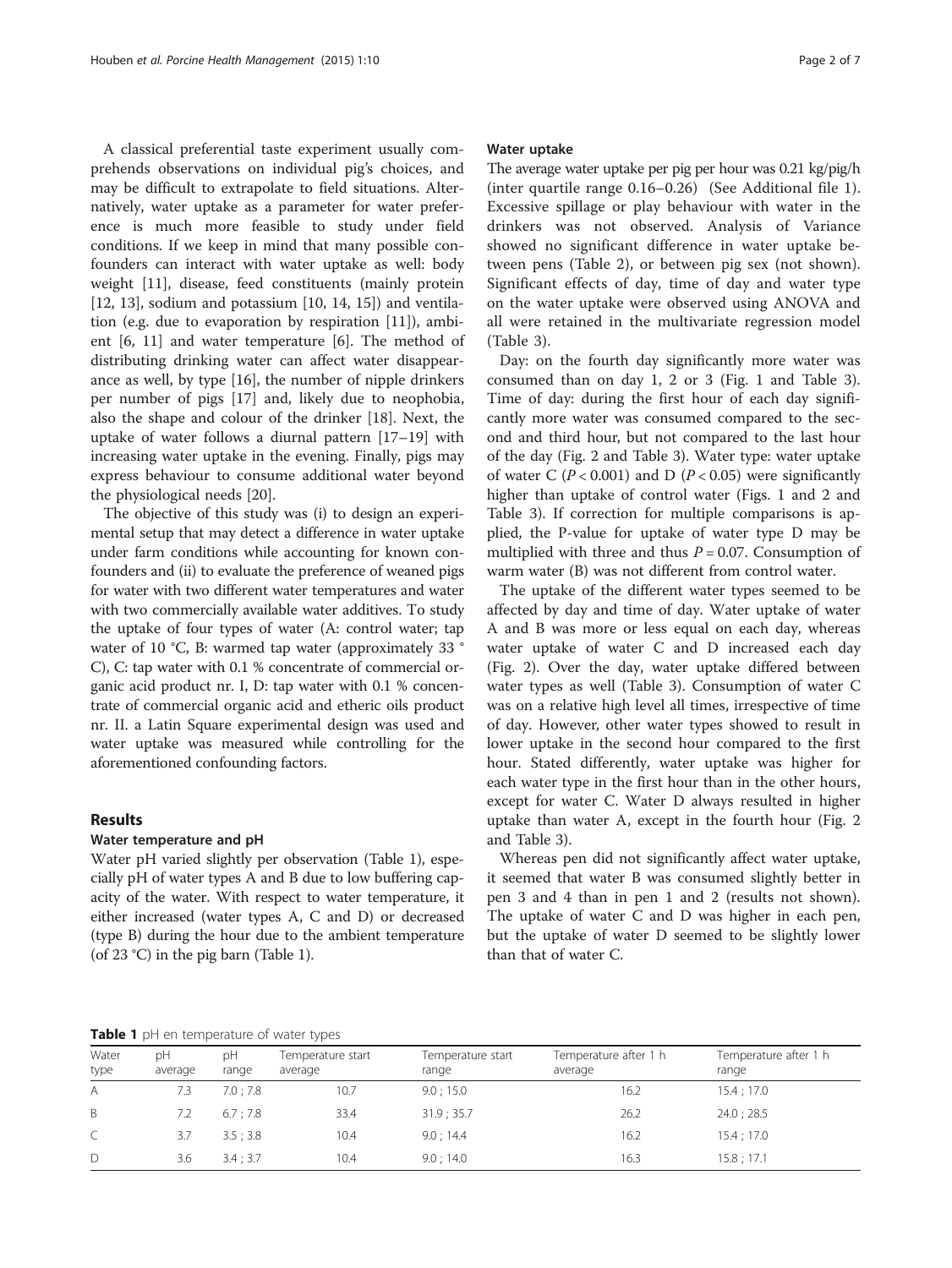<span id="page-2-0"></span>Table 2 Result of ANOVA analysis

| <b>Bron</b> | Df | Sum of squares | Mean sum of sq | F-value   |  |
|-------------|----|----------------|----------------|-----------|--|
| Total       | 63 | 0.365          | 0.005794       |           |  |
| Water type  | 3  | 0.146582       | 0.048861       | 17.84     |  |
| Day         | 3  | 0.033395       | 0.011132       | $4.06*$   |  |
| Time of day | 3  | 0.042320       | 0.014107       | $5.15***$ |  |
| Pen         | 3  | 0.003003       | 0.001001       | 0.36      |  |
| Residuals   | 51 | 0.139705       | 0.002739       | <b>NA</b> |  |

 $*P < 0.05$ ;  $** P < 0.01$ ;  $** P < 0.001$ 

## **Discussion**

In this study we found that the organic acid containing additives did not adversely affect water uptake in seven week old pigs and that there seems a difference in preference for such products. The results showed a significant increase in water uptake of water type C (organic acids), whereas the uptake of warm water was not different from control water. Whether the uptake of water D (organic acids with etheric oils) is significantly higher can be discussed. Furthermore, we conclude that the latin square design is a valid method to test the uptake and preference of different water constitutions under field conditions. Whereas it was aimed to account for confounding factors, there is some room for improvement in the design for future trials.

The results showed a difference in water uptake between water types, but the day and time of day also explained some of the variation, despite that we aimed to control for this variation by the experimental design. It was assumed that between water types there would be no 'carry-over' effect, that there would be no learning effect over the four days, and that by repeating the experiment over multiple days the effects for time or day would be controlled for. However, the results suggested that there was a carry-over effect. This may be explained in two ways. Firstly, in the second hour of the day water uptake was significantly reduced which is contradicting with an increase in uptake in the diurnal uptake scheme. The reduced uptake during the second hour may be caused by an excess of uptake during the first hour as a result of curiosity or play behaviour towards a new stock of fresh water or due to researchers' activities before commencement of the trials daily. During the experiment much more activity was indeed observed around the bowls during the first hour than during consecutive times of day. Secondly, the uptake of water D in the fourth hour was always less than on other hours of the day. If water C was indeed more preferred by the pigs, likely pigs may already had taken up more than enough water earlier that day resulting in some kind of satiated effect and lower uptake of water D. When one would like to control for the carry-over effect by statistical methods, the suggested experimental setup should be expanded, with more pens for instance, to have more data to be able to include more explanatory variables.

The results also suggest that for some acidified waters a learning period is needed. Water uptake of water C and D increased day by day, whereas this was not the case for water A or B. While very subjectively, it seemed that during the experiment pigs were more anxious when provided with water C or D later in the week. Moreover, uptake of water B was much lower at the beginning of the week, but in the end there was no significant difference. Either pigs got used to consume warm water. Or, as suddenly there was one very cold night on the third day to the fourth day, an increase in uptake of warm water has diminished a possible negative effect of

Table 3 Results of multivariate linear regression model for water uptake.

|               | Estimate | Std. Error | T-value  | $P$ -value | 99 % CI low | 99 % Cl high |
|---------------|----------|------------|----------|------------|-------------|--------------|
| Intercept     | 0.182    | 0.024      | 7.694    | < 0.001    | 0.120       | 0.242        |
| Water type B  | $-0.005$ | 0.019      | $-0.252$ | 0.802      | $-0.052$    | 0.043        |
| Water type C  | 0.115    | 0.019      | 6.194    | < 0.001    | 0.067       | 0.162        |
| Water type D  | 0.043    | 0.019      | 2.338    | 0.023      | $-0.004$    | 0.091        |
| Day 2         | $-0.000$ | 0.019      | $-0.022$ | 0.982      | $-0.048$    | 0.047        |
| Day 3         | 0.015    | 0.019      | 0.831    | 0.410      | $-0.032$    | 0.063        |
| Day 4         | 0.056    | 0.019      | 3.008    | 0.004      | 0.008       | 0.103        |
| Time of day 2 | $-0.068$ | 0.019      | $-3.650$ | < 0.001    | $-0.115$    | $-0.020$     |
| Time of day 3 | $-0.047$ | 0.019      | $-2.567$ | 0.013      | $-0.095$    | 0.000        |
| Time of day 4 | $-0.021$ | 0.019      | $-1.109$ | 0.273      | $-0.068$    | 0.027        |
| Pen 2         | 0.010    | 0.019      | 0.527    | 0.600      | $-0.038$    | 0.057        |
| Pen 3         | 0.019    | 0.019      | 1.009    | 0.318      | $-0.029$    | 0.066        |
| Pen 4         | 0.014    | 0.019      | 0.739    | 0.463      | $-0.034$    | 0.061        |

The intercept is the estimate for day 1, time of day 1 and water type A in kg water uptake per pig per hour. In the latter two columns the 99 % confidence interval estimates are given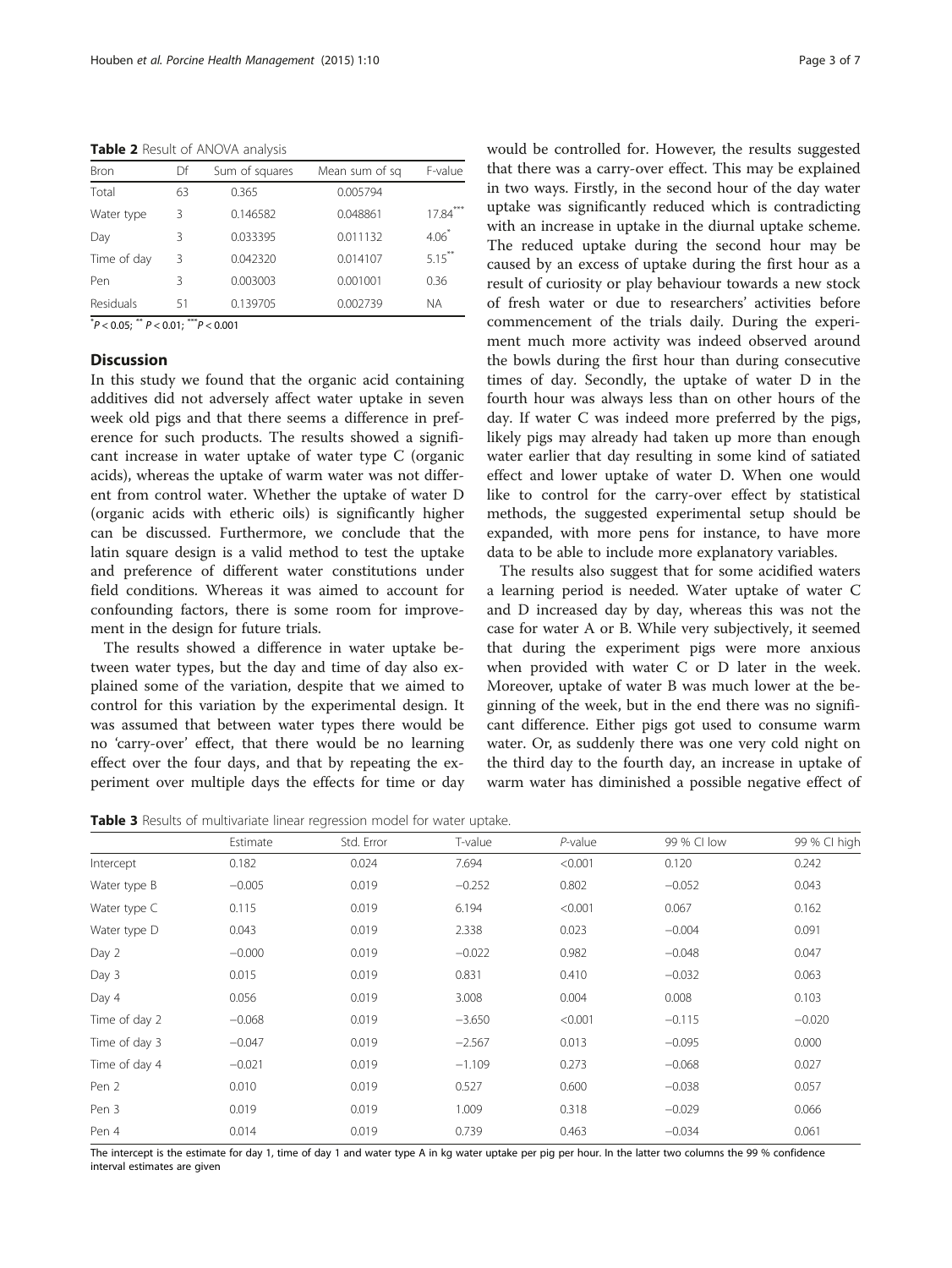<span id="page-3-0"></span>

warm water in the statistics. This would corroborate with reports that pigs can use water for temperature homeostasis as well [\[10](#page-6-0)]. If there is a learning effect, this may actually justify the experimental design, as a single observation per group would not have detected this and using observations on total uptake of water over a longer period may also not have detected this effect.

With this experimental design it seems possible to compare the pig's preference of different water constitutions under field conditions, but recommendations for future trials are:

- To start daily with an extra round of 'control' water to create a feeling of satiation in the pigs and prevent confounding by explorative behaviour.
- Consider a 'washing' step with control water between water types to reduce the carry-over effect. Whereas a somewhat longer period between subsequent water types may be desired to reduce a carry-over effect, this will increase the total daily observational period and thus may also induce more variation because of the diurnal drinking pattern. Also there could be an effect on intake due

to play behaviour and curiosity which may be induced for each observational period on that day.

• Ideally, the test is performed somewhat later on the day to obtain higher absolute values; according to Madsen between 15:00 h en 20:00 h [[19](#page-6-0)]. When one chooses to increase a washing step and start observations during the first short and small peak in uptake in the morning [\[19](#page-6-0)], one has to analyse the farm specific uptake pattern before the trial to ensure that the observational period does not include a period of reduced intake.

In this experiment it was shown that water C was taken up significantly more than control water and the uptake of water D was marginally different. We conclude that in this trial pigs preferred water C most. However, as water uptake could also be influenced by feed and water composition, translation to general pig population should be performed with caution. In this trial we used both products up to the instructions of the manufacturer, which aim to lower pH of water below 4. Both products contain dissolved salts of organic acids. As salt content acts on the thirst perception, differences in salt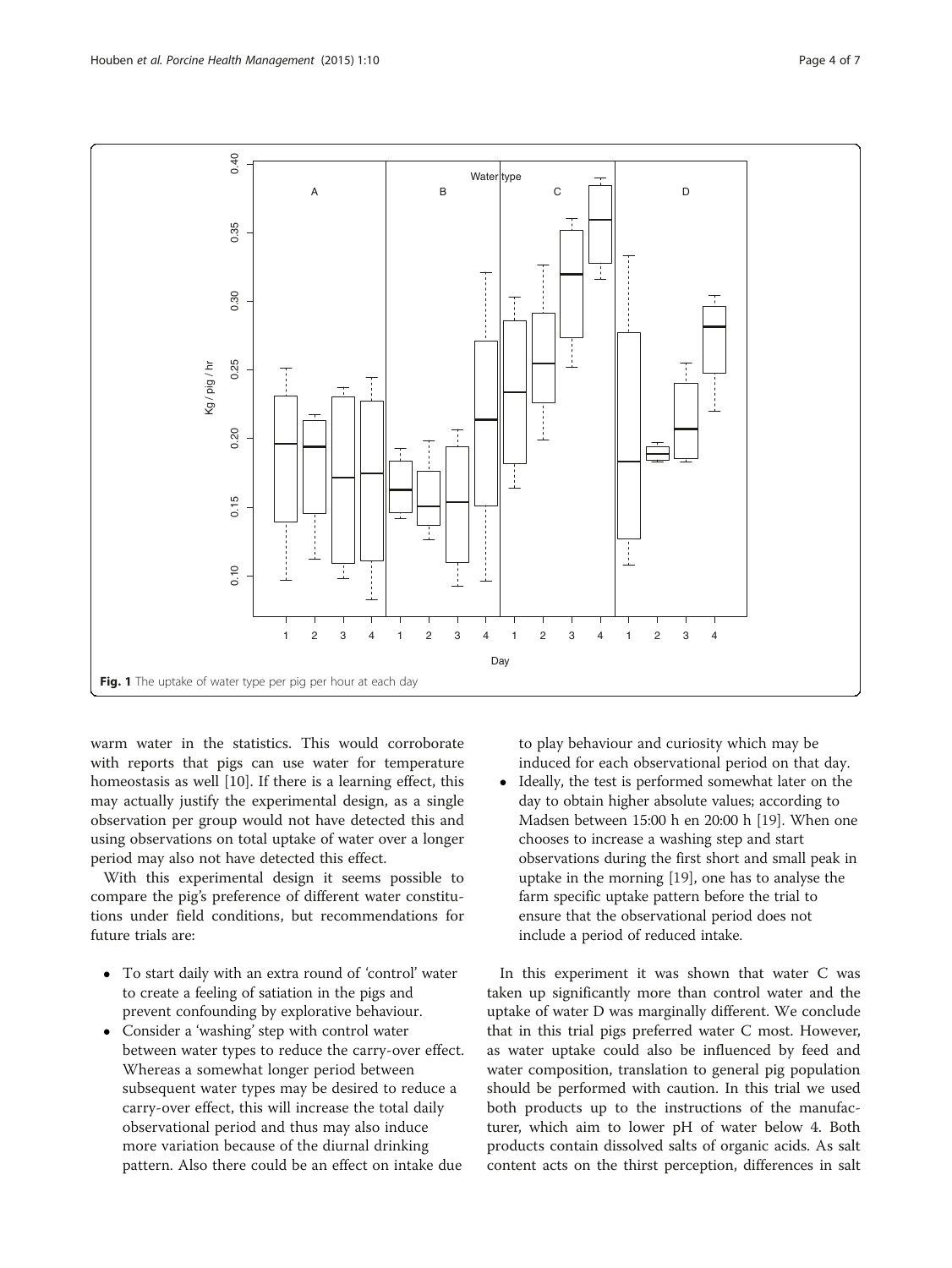<span id="page-4-0"></span>

contents may cause a difference in uptake. Alternatively, a comparison could have been bade based on the products containing equal salt contents in the water. However this would likely have resulted in different pH and a different in tastes, as salt is also used as a flavour enhancer. We chose to compare the products based on the manufacturer's instructions and thereby more or less equal pH as this is what will likely happen in the field. Manufacturers of water additives may consider using both approaches before bringing a product to the market. Whereas it is concluded that water C was best preferred by the pigs this does not imply that water C will improve welfare and production, but nor will water D. Studies with long lasting exposure will have to conclude on those issues as well.

# Conclusions

This study presents an experimental design with additional recommendations to evaluate preference of water additives under farm conditions. Water with a commercially available additive of organic acids was preferred over control water by the pigs in this trial.

# **Methods**

# Setting

The experiment was conducted at the Academic Facility Farm Animal Health "The Tolakker" of Utrecht University, a conventional 190 sow multiplier farm. One compartment for weaned pigs, containing 4 pens of 20 pigs each. On this farm weaned pigs are fed a commercial creep feed ad libitum, which was continued during the trial. During the trial there was no transition of feed.

At weaning, piglets were randomly allocated to pens, stratified by sex, resulting in two pens with boars and two pens with gilts. To prevent interference between the weaning process and water disappearance, the trial commenced when pigs were approximately 47 days old, three weeks after weaning. After weaning, but before commencement of the experiment, in one pen one pig died due to meningitis and another one was euthanized because of recurrent arthritis. Thus, in pen 1 only 18 pigs were present. The indoor temperature during the trial was more or less constant at 23 °C.

On this farm, water is obtained from the municipal drinking water system, with a small storage tank located centrally on the farm. Normally pigs drink water from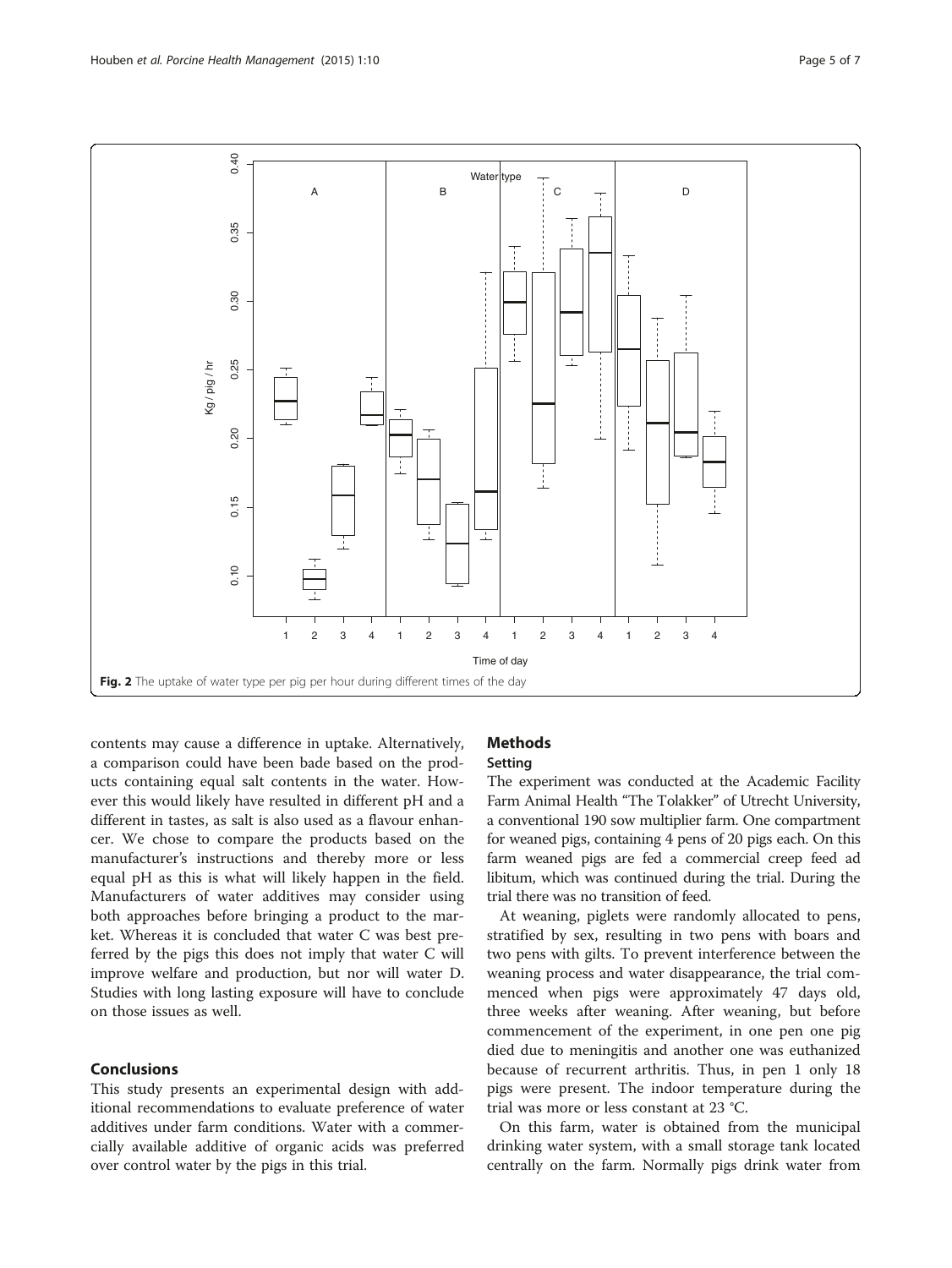two low pressure nipple drinkers per pen. However, each day fifteen minutes before the start of the experiment, water supply from the drinking nipples was stopped. For the experiment pigs had to drink from a round water bowl with storage container (Fig. 3). Four days before commencement of the trial the water bowl was placed in the pen as an additional source of water to get pigs used to the drinker and to prevent confounding by exploratory behaviour and spillage of water during the trial. The water bowl and container were cleaned daily before commencing the experiment.

Commonly, an organic acid additive is added to drinking water of weaned pigs on this farm, but for this experiment water treatment was not started until after the experiment had ended to prevent interference with the trial due to acquaintance with the to be tested product.

#### Experimental design

Four pens (1 to 4) were given each water type (A–D) each day for one hour, but the order in which the water types were provided, changed daily using a repeated  $4 \times$ 4 Latin Square design for four consecutive days (Table 4). By using this setup it was aimed to account for confounding by carry-over, learning of a preferential taste, daily variation within groups and regular increase of uptake over a day due to diurnal drinking patterns [\[19](#page-6-0)]. It was assumed that over a four day period confounding due to increase in body weight [\[11\]](#page-6-0) could be considered negligible. Water was provided in a round bowl (Fig. 3), so confounding by fluctuations in water flow rate and social status at the drinker was prevented. Moreover, spillage is assumed less with bowl drinkers than with nipple drinkers [[21\]](#page-6-0) and by using a bowl it was possible to easily measure the amount of water taken up. Water spillage and play behaviour with water was observed qualitatively.

The water types studied were (Table [1\)](#page-1-0): A. Regular cold tap water, B. Warmed tap water, at approximately 33.4 °C, C. Tap water with 0.1 % of commercial additive 1, containing organic acids and a pH of 3.7 and D. Tap water with 0.1 % of commercial additive 2, containing organic acids and etheric oils with pH of 3.6. Commercial additives 1 and 2 were used upon specific instructions



Fig. 3 Photo of the bowl drinker with storage container, used in the experiment

of the manufacturer. Both manufacturers had first determined the buffer capacity of the regular tap water three weeks before the experiment to advise on a proper dosing regimen; both recommended to use a concentration of 0.1 % of their product.

The experiment was conducted daily between 13:00 and 18:00 h. At 12:30 h the water containers were removed and cleaned. Water uptake was calculated based on weight of water in the containers. The scale had an accuracy of 5 g. At 13:00 h the containers were placed back in the pen, filled with 10 kg of a particular water type. After exactly 1 hour the container was removed,

**Table 4** Schematic overview of order of provision of types of water, using a repeated  $4 \times 4$  Latin Square design

| Time<br>start | Day 1 |    |              |     | Day 2 |    |              | Dav 3          |    |                |    | Day 4 |           |   |                                                                                     |           |
|---------------|-------|----|--------------|-----|-------|----|--------------|----------------|----|----------------|----|-------|-----------|---|-------------------------------------------------------------------------------------|-----------|
|               | Group |    | Group Group  | 4   |       |    |              | $\overline{4}$ |    |                |    | 4     |           |   | Group Group Group Group Group Group Group Group Group Group Group Group Group Group | 4         |
| 13:00 B       |       |    | A            |     |       | A  | D            | B              | A  | D              | B  |       | D         | B |                                                                                     | $\forall$ |
| 14:15 $D$     |       | A  | B.           |     | A     | B  | C            | $\Box$         | B  | $\overline{C}$ | D  | A     | $\subset$ | D | A                                                                                   | В         |
| 15:30 A       |       | D  | $\mathsf{C}$ | - B | D     |    | B            | A              | C  | B              | A  | D     | B         | A | D                                                                                   |           |
| 16:45 C       |       | -B | D            | A   | B.    | D. | $\mathsf{A}$ |                | D. | A              | C. | B.    | A         |   | B.                                                                                  | D         |

A water type A, control, B water type B, warm water 33 °C, C water type C, pH 3.7, product I, D water type D, pH 3.6, product II